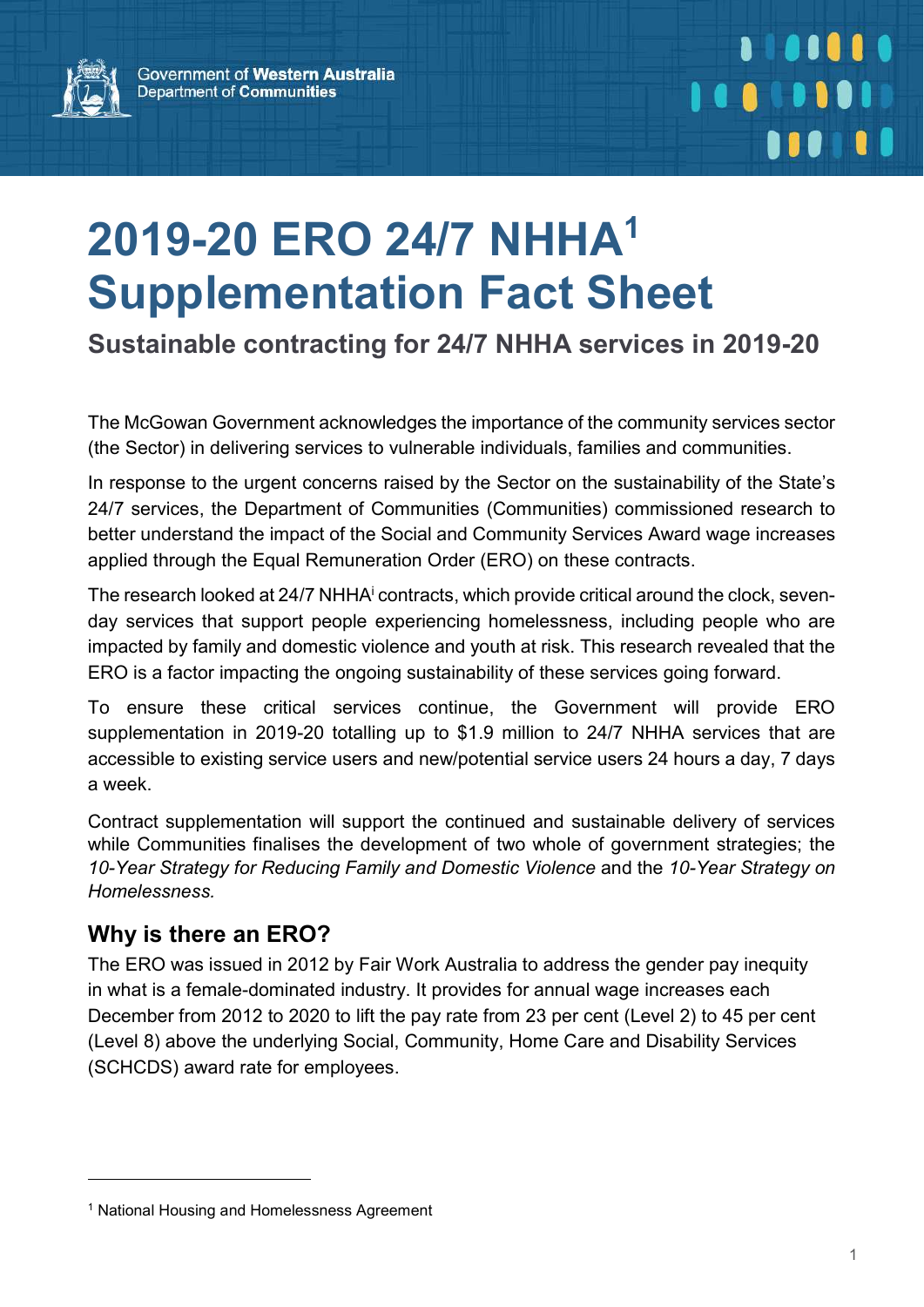## 2019-20 ERO 24/7 NHHA Supplementation Fact Sheet

Subsequent to this, the Western Australian Industrial Relations Commission passed a similar ERO for the Social and Community Services (WA) Interim Award (SACS) and the Crisis Assistance Supported Housing WA Interim Award (CASH).

#### How will supplementation be calculated?

Eligible services will receive a maximum percentage funding increase of 9% to the total annual State funding contribution for 2019-20.

This has been calculated based on:

- State government's contribution of total funding for 2019-20;
- An average employment cost of 80 per cent of total State funding; and
- An average annual ERO rate<sup>2</sup> and an Annual Wage Review (AWR) gap (AWR less Non-Government Human Services Sector (NGHSS) Indexation) for 2018-19 and 2019-20 which has been calculated as 11.6%

Example: ERO supplementation for a NHHA service with an annual contract value of \$500, 000:

| Annual    | State funded | Employment     | <b>ERO</b>          | Supplementation as |
|-----------|--------------|----------------|---------------------|--------------------|
| Contract  | component    | costs of State | supplementation for | % of State funded  |
| value     | (50%)        | funded         | 2019-20^            | component          |
|           |              | contribution   |                     |                    |
|           |              | $(80\%)$       |                     |                    |
|           |              |                |                     |                    |
|           |              |                |                     |                    |
| \$500,000 | \$250,000    | \$200,000      | \$23,260            | 9%                 |
|           |              |                |                     |                    |

 $\overline{0.11.6\%}$  of the State funded employment costs

Additionally, these services will also receive the National Partnership Agreement on Pay Equity (NPAPE)<sup>ii</sup> for the Commonwealth portion of funding and State NGHSS Indexation.

#### How will community services receive supplementation?

 $\overline{a}$ 

 $\bullet\bullet\bullet\bullet\bullet$ 

<sup>2</sup> Based on SCHCDS Level 4.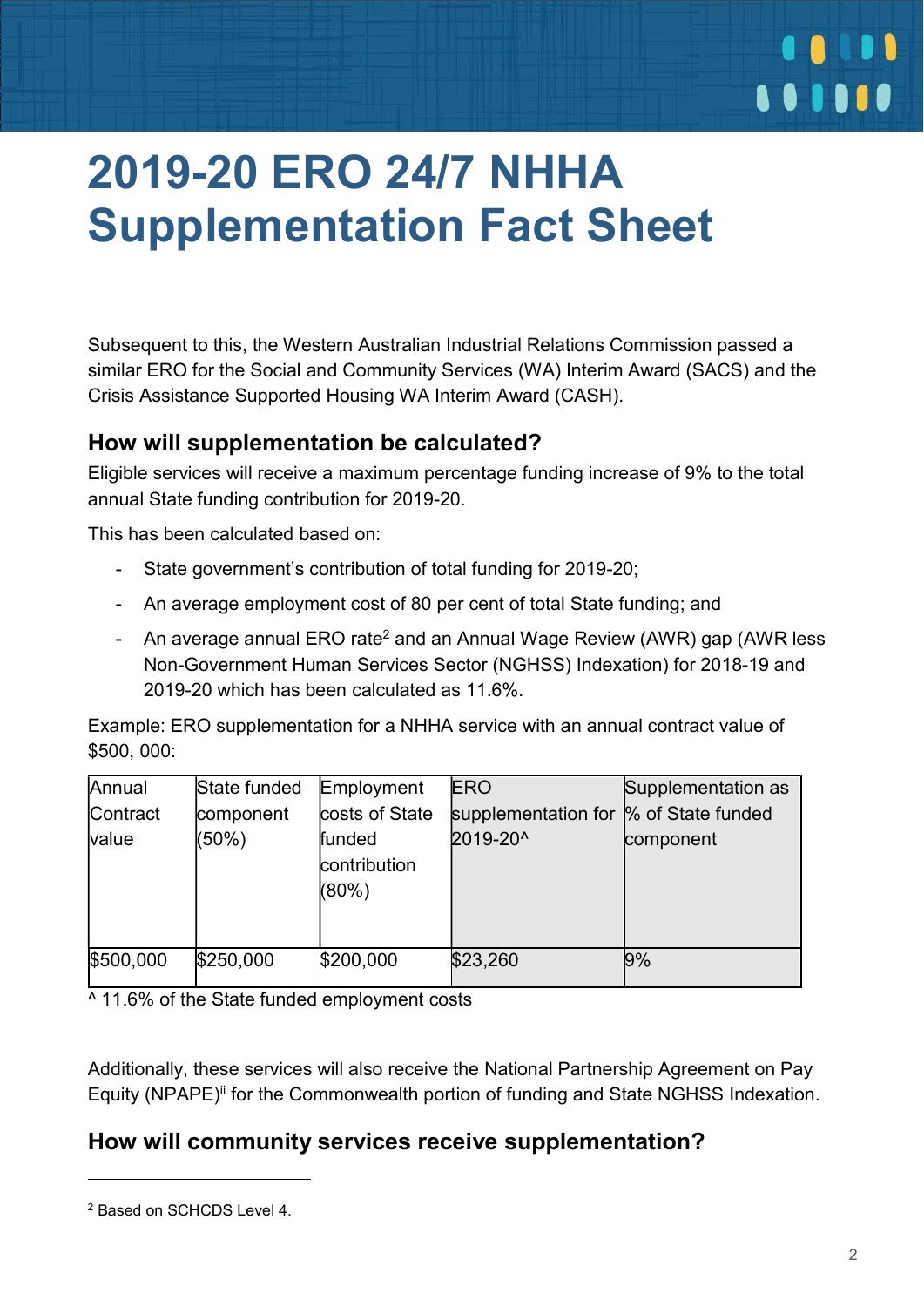## 2019-20 ERO 24/7 NHHA Supplementation Fact Sheet

One off supplementation will be applied to upcoming 24/7 NHHA contract variations and extensions for the 2019-20 financial year and will be distributed to community services as part of their annual funding arrangements.

Services will not be asked to submit individual evidence to support claims for supplementation in 2019-20.

#### Why has Government prioritised 24/7 NHHA services over other 24/7 services?

The Sector identified an urgent need to focus on the sustainability of critical services that operate around the clock seven days a week to support people experiencing homelessness.

The sustainability issues of NHHA 24/7 services was impacted by a range of factors and prioritised for the following reasons:

- (1) these contracts were previously excluded from eligibility for Component 2 funding;
- (2) these contracts were established before the ERO was introduced and providers have not had the opportunity to retender or factor the ERO into their operational costs;
- (3) these providers have limited opportunity to reduce the volume of services, as they are accessible to existing service users and new/potential service users 24 hours a day, 7 days a week;
- (4) peak bodies have raised concerns about the sustainability of 24/7 contracts, with particular focus on the 24/7 NHHA services;
- (5) sustainability issues were shown to be an issue in the SalaryOne report commissioned by the Department of Communities; and
- (6) the development of the Department of Communities' 10-year homelessness and 10-year family and domestic violence strategies.

#### Will Government consider ERO supplementation for other services in the future?

The impact of the ERO on the sustainability of services will continue to be monitored across government.

*<u><b>A</u>*